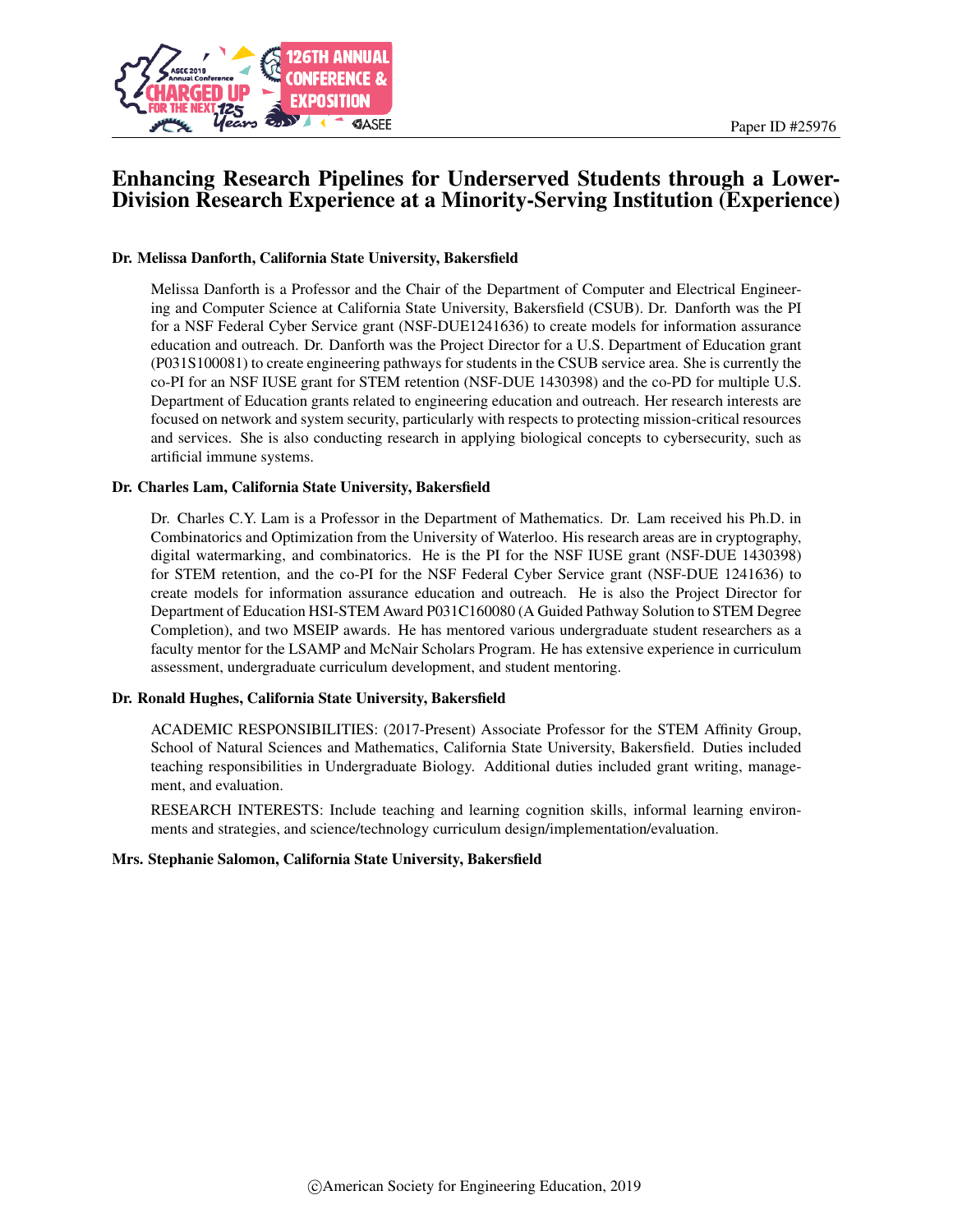# **Enhancing Research Pipelines for Underserved Students through a Lower-Division Research Experience at a Minority-Serving Institution (Experience)**

### **Abstract**

This work presents the findings from multiple years of a lower-division summer research program at California State University, Bakersfield (CSUB). The first and second years are a critical intervention point to increase persistence in STEM careers, as over 70% of the nonretained STEM students at CSUB leave in the first two years. Additionally, while there are numerous works that examine the effectiveness of research activities for retention and persistence of underrepresented minority students, very few programs focus on lower-division students. The analysis of data shows that the program has been highly effective at increasing positive attitudes towards STEM careers and towards pursuing research at the upper-division and graduate level.

## **Introduction**

As part of a U.S. Department of Education Minority Science and Engineering Improvement Program (MSEIP) grant, California State University, Bakersfield (CSUB) began a summer research experience for lower-division STEM students in 2015. CSUB is a public, regional, comprehensive university that carries designations as both a Hispanic Serving Institution (HSI) and a Minority Serving Institution (MSI). Its demographics reflect the demographics of the service region, which is a majority minority area. The service region for CSUB is also a fastgrowing area marked by historic lags in the number of residents with university degrees and by a high rate of poverty compared to the state as a whole. CSUB is the only public four-year institution in the region, and it fills a vital role in enhancing the education and economic welfare of the region.

One of the goals of the MSEIP grant was to provide research opportunities for lower-division students to promote interest in STEM research and careers, and to increase success and retention rates among participants, particularly among underrepresented minority (URM) students. Research activities are an effective strategy for increasing success and retention. Many programs exist nationally to provide research opportunities for upper-division students, but there is a gap in available programs at the lower-division level. The program was modeled on previous programs that had been shown effective at retaining URM students [1] [2]. First and second year students were targeted for this research program because over 70% of the STEM students who leave CSUB without a degree leave in the first two years. The first two years are a critical intervention period for promoting success and retention.

In [3], we described the first two years of the program and presented preliminary results with respects to attitudes and awareness, along with one-year retention data. In this paper, we look at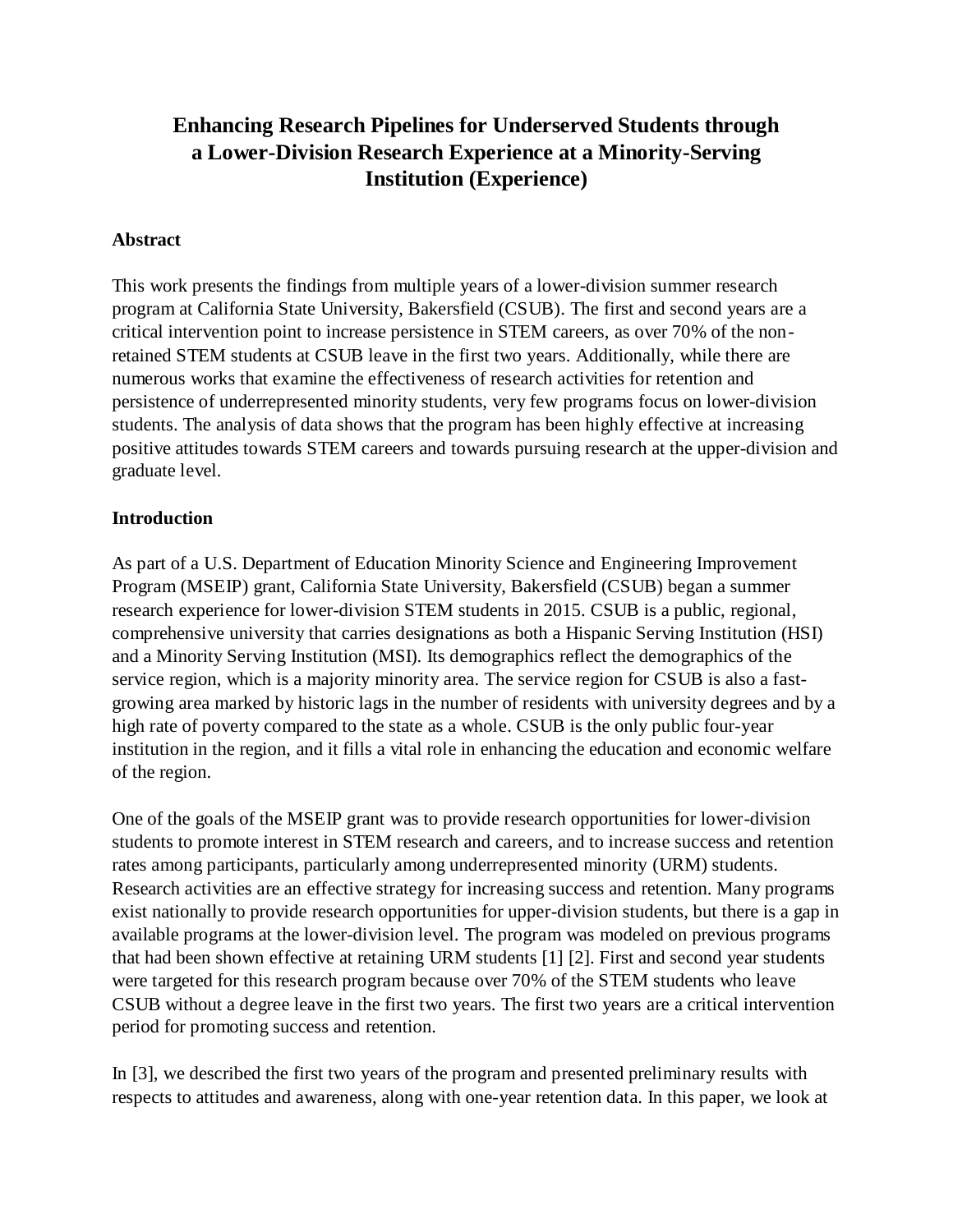the full four years of the program to analyze multi-year retention rates, the survey and interview data collected during the program, and the follow-up surveys conducted in Fall 2018.

# **Related Works**

Numerous related works have examined the effectiveness of research activities for retention and persistence of URM students in STEM degrees [1] [2] [4] [5]. In [1], the summer research experience had a positive impact on URM students' attitudes towards learning. In [2], previous works were surveyed, which showed that research and faculty mentorship was an effective strategy to increase the number of URM students who pursue STEM degrees.

Further, students who participate in undergraduate research have better attitudes towards their academic careers in general and are more likely to pursue graduate degrees [6] [7] [8]. In [8], they also found that the students participating in such programs tended to be upper-division students with higher GPAs and that the positive effects of research experiences were higher among Hispanic/Latinx students than among other URM students.

Similar surveys and studies have shown that undergraduate research is an effective tool to increase interest and persistence in STEM majors [7] [9] [10] [11] [12] [13] [14] [15]. However, the focus of most of these studies are at the upper-division (junior and senior) level, rather than at the lower-division level. Upper-division students have already conquered some of the major bottlenecks towards successful degree completion, such as completion of lower-division calculus and physics for engineering students.

The impact of such programs on lower-division students is less studied [12] [13]. In [12], a onemonth January research course for lower-division biology students was effective at increasing the number of students who were retained and who participated as research or teaching assistants after the program. In [13], a research methodologies and peer-mentoring program during the academic year for first year and sophomore students in a variety of disciplines, including non-STEM disciplines, was effective at decreasing attrition. Our program differed from these programs in that it was a summer, hands-on research program for first year and sophomore students.

### **Detailed Description of Summer Program**

The summer program was a four-week, all-day program on campus at CSUB. Each research topic group consisted of up to ten lower-division students, who worked with a faculty mentor and an upper-division student peer mentor on a research topic chosen by the faculty member. Faculty members proposed topics to the grant team mid-way through the academic year. The grant team would select topics for the upcoming summer, then advertise the program to the students through the campus website, social media, flyers, and visits to lower-division core courses. The full list of topics offered over all four years of the program is given in [Table 1.](#page-3-0)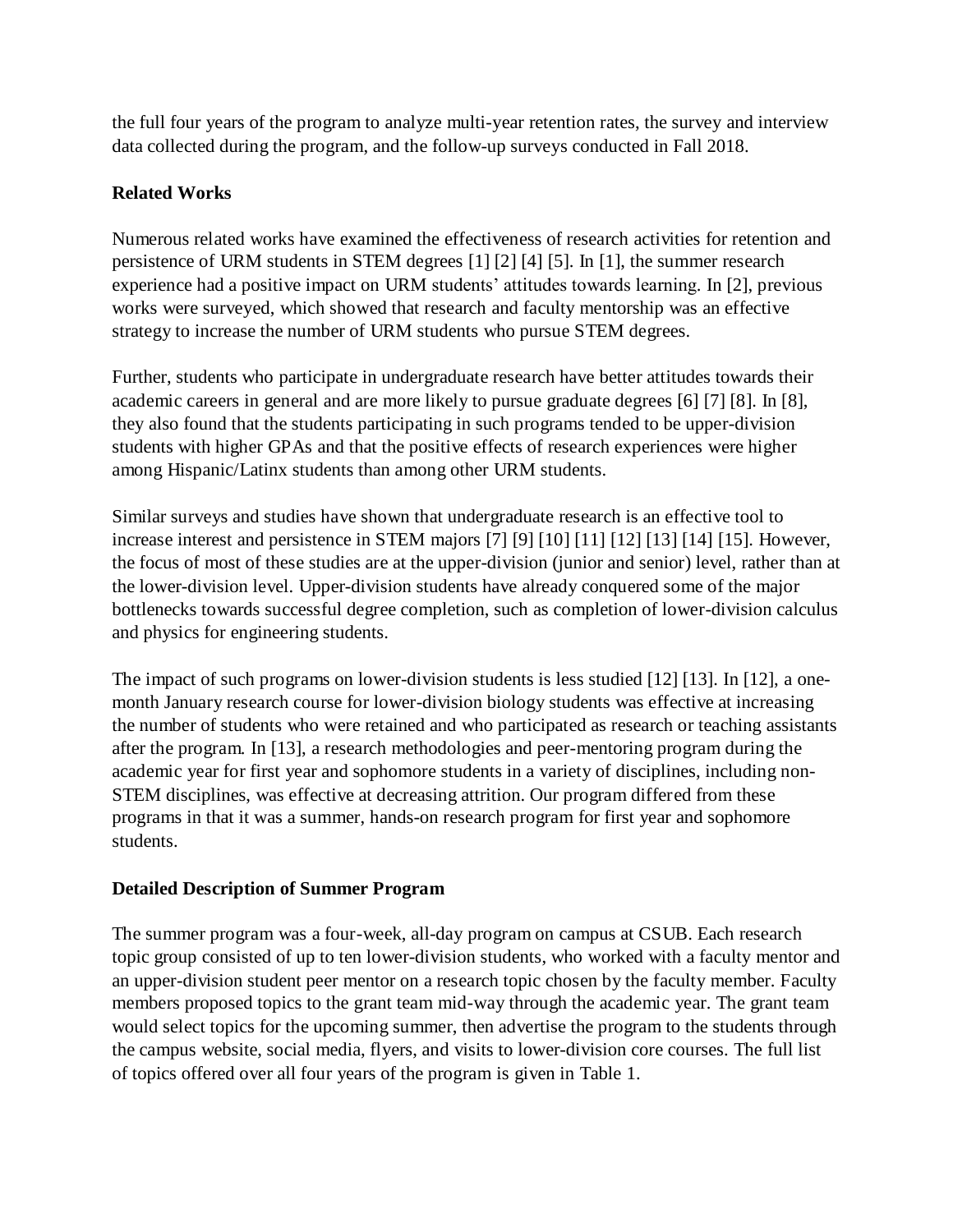Faculty mentors were responsible for selecting the upper-division peer mentor for their projects but they did not select the participants. Students submitted applications to the grant team. Each summer had at least four different research topics to choose from and students could indicate a preference for specific topic(s) on their application. The grant team reviewed student applications and assigned qualified students to faculty mentors, following student preferences if there was sufficient room available in that project. Students selected for the four-week research experience were expected to complete the appropriate first-year curriculum for their major before participation in the program. Students who were not on track to complete the first-year curriculum were referred to another summer program at CSUB for first year students who were struggling with their first-year curriculum. First year transfer students were also accepted if they were at the lower-division curriculum level within the major. First year transfer students with credit for all of their lower-division major coursework were referred to other research programs for upper-division students.

Stipends were provided to the student participants, the upper-division student peer mentor, and the faculty members. Faculty members were also given a budget to purchase equipment and supplies for their projects.

| <b>Discipline</b> | <b>Programs Offered</b>                                                  |  |  |
|-------------------|--------------------------------------------------------------------------|--|--|
| Biology/          | Research in Human Physiology (2015)                                      |  |  |
| Biochemistry      | Detection of C. immitis in Highly Endemic Areas of the Pathogen (2017)   |  |  |
| Computer          | Driving Enjoyment Detection from Video of the Face (2015)                |  |  |
| Science           | Software Design and Implementation on Mobile Devices (2017)              |  |  |
|                   | Plant Species and Disease Identification with Raspberry Pi's (2018)      |  |  |
| Electrical and    | Home Energy Monitoring and Control System (2015)                         |  |  |
| Computer          | Coding and Decoding of Information in Mobile Communication (2015)        |  |  |
| Engineering       | IoT Based Air Pollution Monitoring System (2017)                         |  |  |
|                   | Smart Electronics for Everyday Applications (2018)                       |  |  |
| Geology           | Late Cenozoic Paleodrainage, Basin Boundary, & Landscape Evol. (2016)    |  |  |
|                   | Late Cretaceous – Cenozoic Paleodrainage in S. San Joaquin Valley (2017) |  |  |
|                   | Late Cretaceous – Cenozoic Paleodrainage in Southern California (2018)   |  |  |
| General           | Study of Mechanical Behavior of Hydrocarbon-bearing Rocks (2015)         |  |  |
| Engineering       | Determination of Injection Well Location for Oil Recovery (2015)         |  |  |
|                   | Smart and Automatic Irrigation System using Sensor Network (2016)        |  |  |
|                   | Measurement of Oil-Water Interfacial Tension (2016)                      |  |  |
| Mathematics       | Seasonal Effect of Air Pollution on Lung Disease (2015)                  |  |  |
|                   | Modeling with Differential Equations (2018)                              |  |  |
| Physics           | Wave-particle Duality of Light and the Photoelectric Effect (2016)       |  |  |

<span id="page-3-0"></span>*Table 1: List of programs offered over the course of the summer program. Discipline is determined by the faculty mentor.*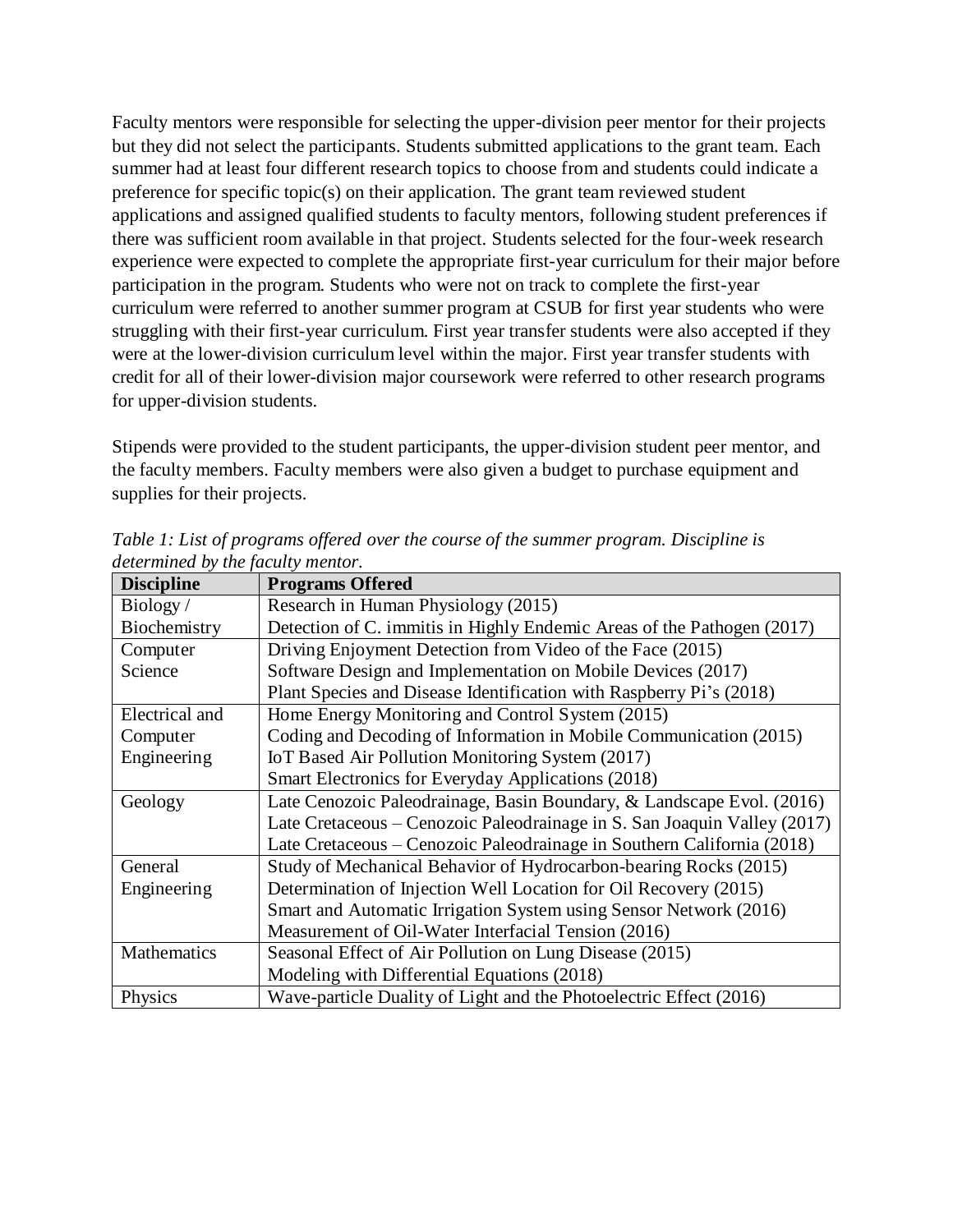### **Detailed Description of Evaluation Instruments**

Evaluation instruments for the MSEIP summer research program included a pre-survey administered at the start of each program, a post-survey administered at the end of each program, interviews conducted by either the external evaluator or the internal evaluation consultant during or after each program, and a follow-up survey administered in Fall 2018.

The pre-survey [\(Table 2\)](#page-4-0) and post-survey [\(Table 3\)](#page-4-1) contained a set of paired questions to gauge the effects of the summer program on participants' attitudes towards careers and research in STEM. Since our previous experience with attitudinal surveys has shown that students tend to circle "strongly agree" on the pre-survey, leaving no room for improvement on the post-survey, the post-survey also had three self-rated change of interest questions. The pre-survey had openended questions to gauge students' expectations and goals at the start of the program, while the post-survey had open-ended questions about what they learned from the program, if the program changed their goals/plans, and their satisfaction with the program. The pre-survey also gathered demographic information and background academic information.

| e dore <b>2.</b> Guestions from the pre-startery daminister cardinal start of<br><b>Pre-Survey Question</b> | $\alpha$<br><b>Question Type</b> |
|-------------------------------------------------------------------------------------------------------------|----------------------------------|
| Participant identification (Student ID Number, Year, Faculty                                                | Text boxes and Lists             |
| Mentor)                                                                                                     |                                  |
| Participant background academic information (Major, GPA, etc.)                                              | Text boxes and Lists             |
| Participant demographic information (Gender, Race and Ethnicity)                                            | Select from lists                |
| Q: What interested you about this summer program?                                                           | Open-ended comment               |
| Q: What do you expect to learn and experience in this summer                                                | Open-ended comment               |
| program?                                                                                                    |                                  |
| Q: How do you expect this program to help your academic career?                                             | Open-ended comment               |
| Q: What are your academic plans and/or career goals after you                                               | Open-ended comment               |
| complete your undergraduate degree?                                                                         |                                  |
| Q: Rate your agreement with the following statements (Paired pre-                                           | 5-point Likert scale             |
| /post-survey questions)                                                                                     | $(strongly agree = 5,$           |
| • I am interested in the field that I am studying.                                                          | $agree = 4$ , neutral = 3,       |
| • I am interested in a career in STEM.                                                                      | disagree $= 2$ , strongly        |
| • I am confident that I am prepared for this program.                                                       | $disagree = 1)$                  |
| • I am aware of the academic knowledge required for a career in                                             |                                  |
| STEM.                                                                                                       |                                  |
| • I understand what skills are required for a career in STEM.                                               |                                  |
| • I understand what "research" in STEM means.                                                               |                                  |
| • I am interested in research in STEM.                                                                      |                                  |

<span id="page-4-0"></span>*Table 2: Questions from the pre-survey administered at the start of each summer program.*

<span id="page-4-1"></span>*Table 3: Questions from the post-survey administered at the end of each summer program.*

| <b>Post-Survey Question</b>                                         | <b>Question Type</b> |
|---------------------------------------------------------------------|----------------------|
| <b>Participant identification (Student ID Number, Year, Faculty</b> | Text boxes and Lists |
| Mentor)                                                             |                      |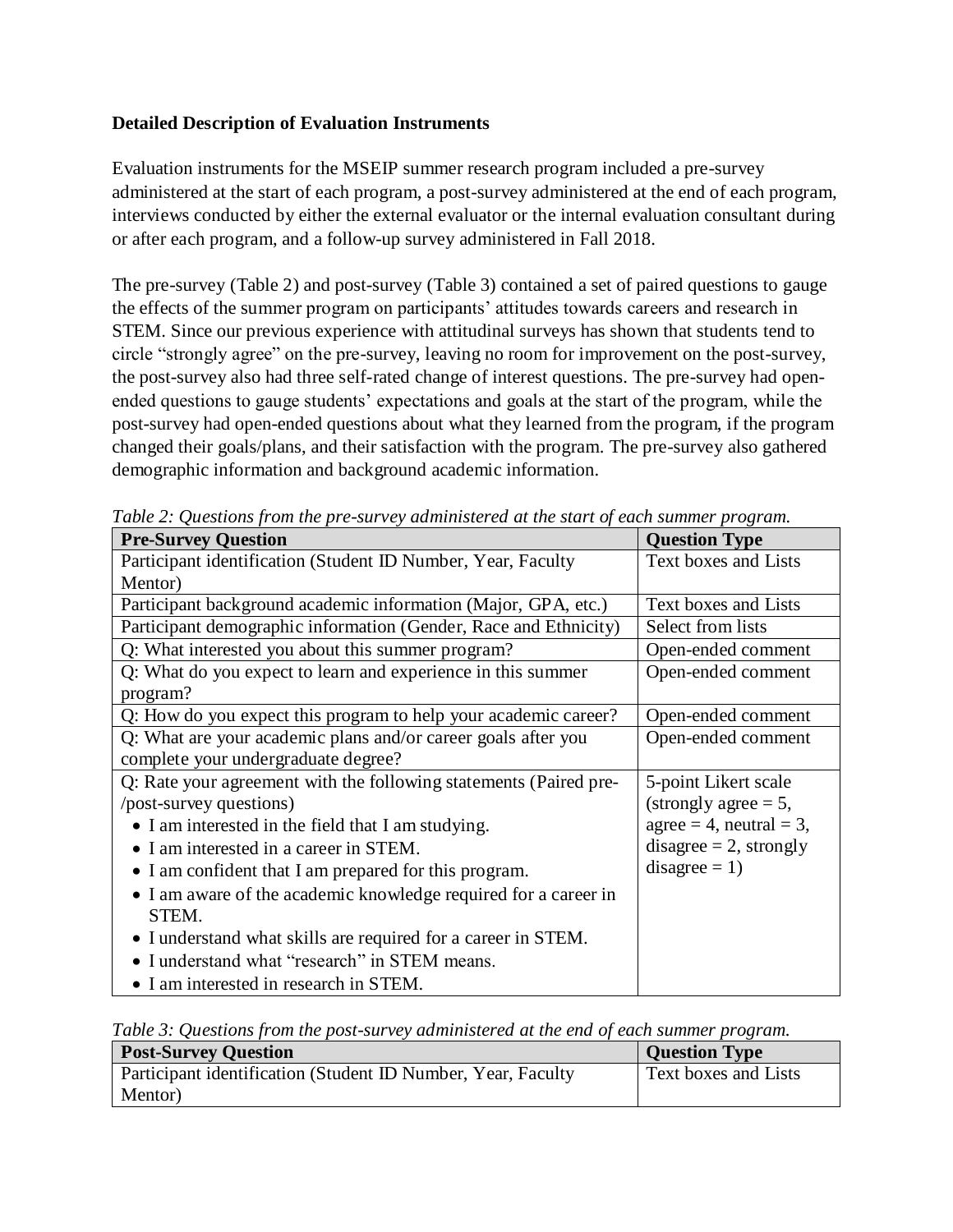| Q: Rate your agreement with the following statements:                 | 5-point Likert scale    |
|-----------------------------------------------------------------------|-------------------------|
| • My faculty facilitator has been supportive.                         | (same scale as pre-     |
| • My student mentor has been supportive.                              | survey)                 |
| Q: Rate your agreement with the following statements (Paired pre-     | 5-point Likert scale    |
| /post-survey questions)                                               | (same scale as pre-     |
| • I am interested in the field that I am studying.                    | survey)                 |
| • I am interested in a career in STEM.                                |                         |
| • I was prepared for this program.                                    |                         |
| • I am aware of the academic knowledge required for a career in       |                         |
| STEM.                                                                 |                         |
| • I understand what skills are required for a career in STEM.         |                         |
| • I understand what "research" in STEM means.                         |                         |
| • I am interested in research in STEM.                                |                         |
| Q: What did you like about this activity?                             | Open-ended comment      |
| Q: What specific knowledge and/or experiences did you gain from       | Open-ended comment      |
| this activity?                                                        |                         |
| Q: If anything, what would you change about this activity?            | Open-ended comment      |
| Q: Rate your change of interest in the following areas:               | 3-point Likert scale    |
| • The field that I am studying.                                       | $increased = 3$ , no    |
| • A career in STEM.                                                   | change = 2, decreased = |
| • Research in STEM.                                                   | 1)                      |
| Q: If you indicated a decrease in interest in any of the above areas, | Open-ended comment      |
| please give a brief reason why.                                       |                         |
| Q: Have your academic plans and/or career goals changed as a          | Open-ended comment      |
| result of this program?                                               |                         |
| Q: Would you recommend this program to your friends?                  | Yes/No/Uncertain        |
| Q: If you have additional comments, please leave them here.           | Open-ended comment      |

In Fall 2018, the follow-up survey described in [Table 4](#page-5-0) was sent to the participants by email. The purpose of this survey was to find out the students' current academic progress, whether participation in MSEIP had influenced their participation in research, and what impacts the program had on their career goals and plans.

**Follow-up Survey Question Question Question Question Question Question Question** Q1: Survey informed consent and agreement  $\begin{array}{c|c}\n \hline\n \end{array}$  Yes/No Q2: Please enter your information. (Name and Student ID Number) Text Boxes  $Q3$ : Which year did you participate in the MSEIP program? Select from List of Years Q4: After participation in the MSEIP Summer Research Program, have you engaged in other research activities with faculty at CSUB? Yes / No If Yes, text box for details Q5: After participation in the MSEIP Summer Research Program, have you engaged in other research activities outside of CSUB? Yes / No

<span id="page-5-0"></span>*Table 4: Questions from follow-up survey sent to MSEIP participants in Fall 2018.*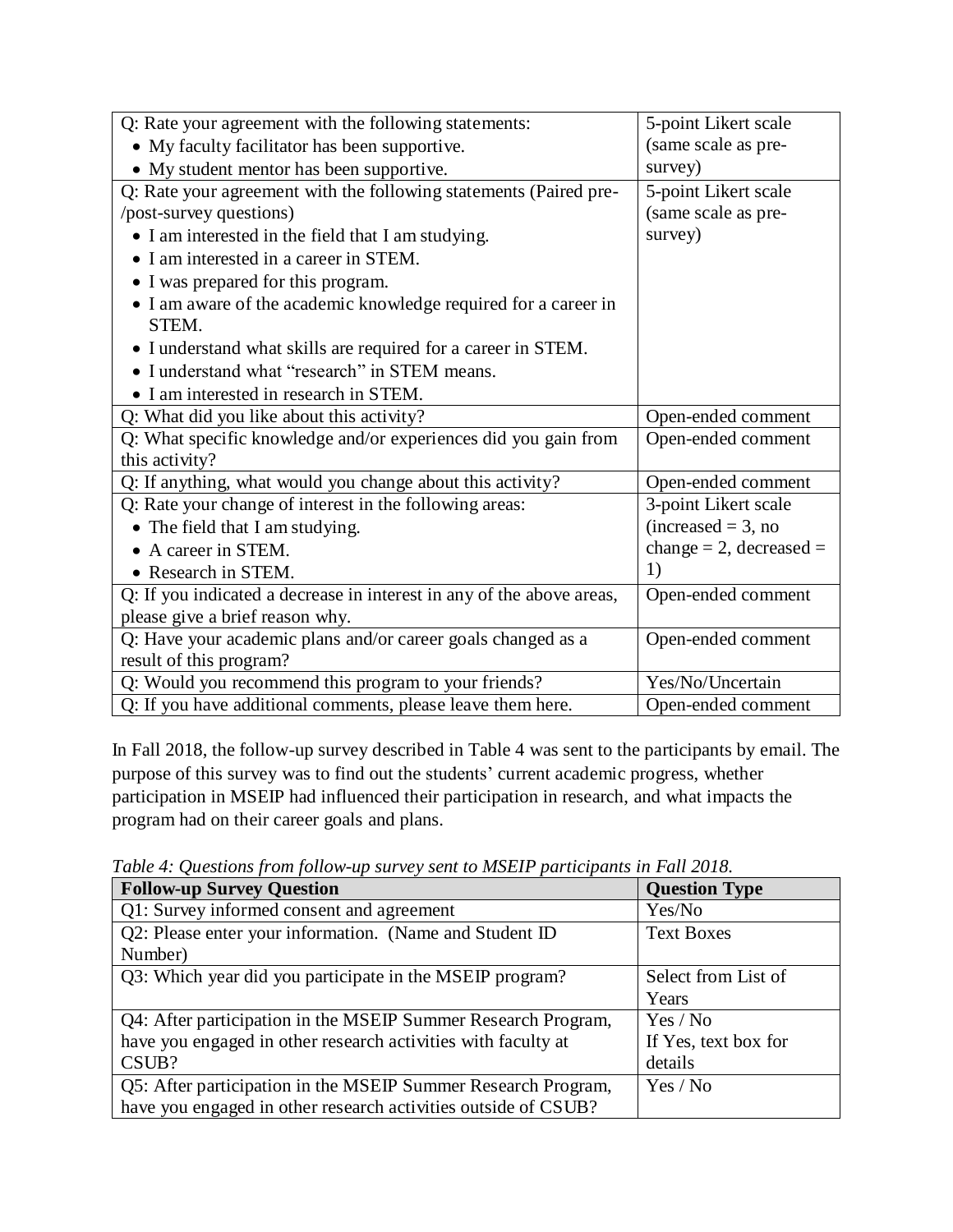|                                                                   | If Yes, text box for      |
|-------------------------------------------------------------------|---------------------------|
|                                                                   | details                   |
| Q6: Have you received your Bachelor's degree?                     | Yes / No                  |
| Q7: What is your current academic status?                         | Select from Undergrad     |
|                                                                   | Student, Grad Student,    |
|                                                                   | Left Without Degree,      |
|                                                                   | Decline to State, Other   |
| Q8: After completing your Bachelor's degree, did you further your | Select from No.           |
| studies?                                                          | Currently Grad Student,   |
|                                                                   | <b>Finished Graduate</b>  |
|                                                                   | Degree, Declined to       |
|                                                                   | State, Other              |
| Q9: If the MSEIP program has impacted you either positively or    | <b>Open-ended Comment</b> |
| negatively on your plans for a career in STEM, please comment     |                           |
| here.                                                             |                           |

# **Findings**

In total, 103 students participated in the summer experience from 2015 to 2018. While this was a STEM grant, more than half the participants were engineering students, as shown in [Figure 1.](#page-6-0)



<span id="page-6-0"></span>*Figure 1: Major at the time of participation as indicated by the student on the demographics section of the pre-survey.*

With respects to gender and ethnicity, as shown in [Figure 2,](#page-7-0) about 56% of the participants were Hispanic, which matches the demographics of CSUB. Overall, about 62% of the participants were underrepresented minority students and about 37% were female.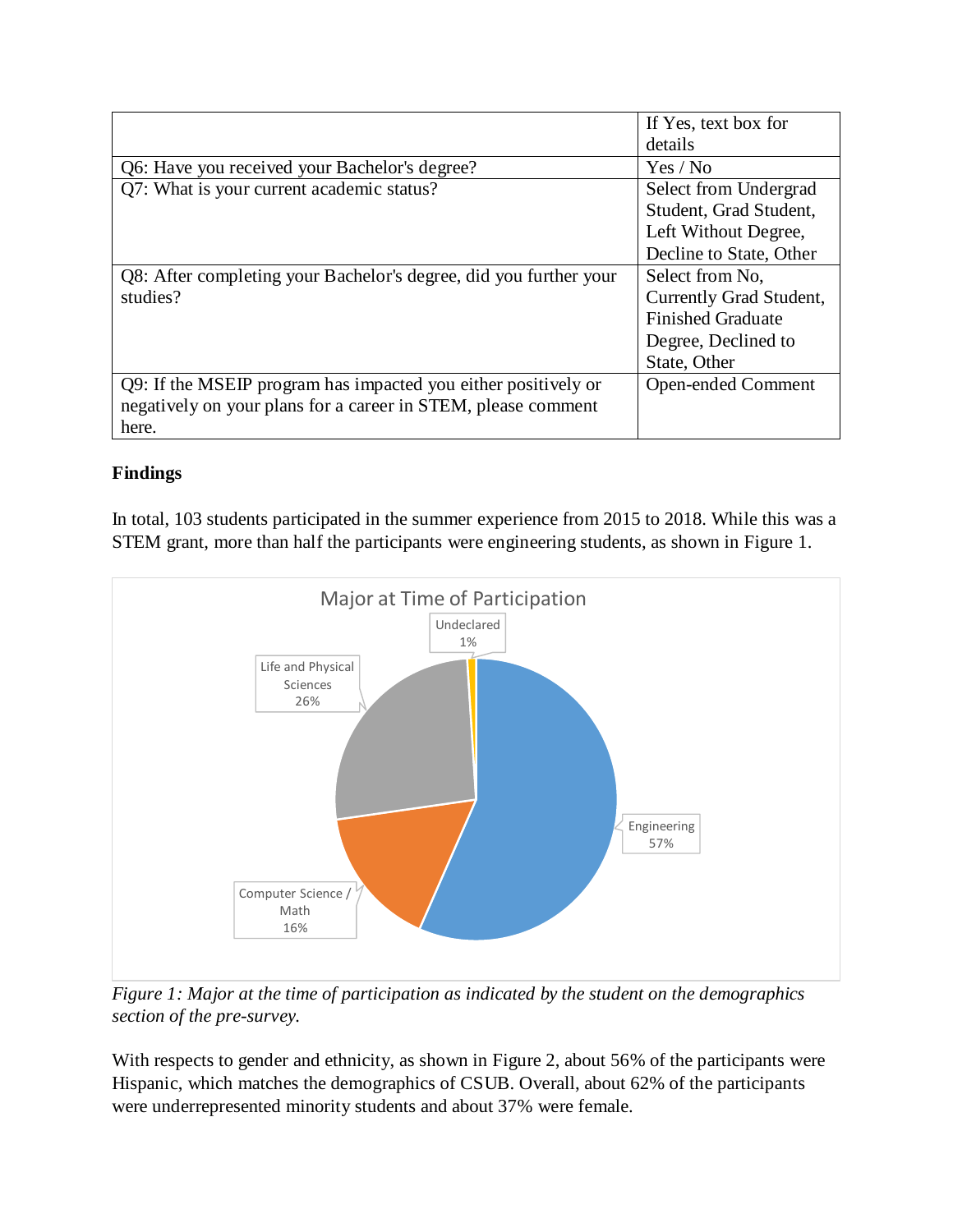

<span id="page-7-0"></span>*Figure 2: Gender and ethnicity data for participants as indicated by the students on the demographic section of the pre-survey.*

Retention of the participants at CSUB is also tracked, as shown in [Figure 3.](#page-7-1) The Summer 2018 cohort is excluded from the retention figure since less than one year has passed since that cohort participated in the program. Overall, retention rates are nearly 90% for all three cohorts, which is much higher than the institutional average retention rates at CSUB (one-year 75%, two-year 63%, three-year 57%). URM students have a slightly higher retention rate, although this is not statistically significant.



<span id="page-7-1"></span>*Figure 3: Retention of participants from the first three summers of the program by URM status.*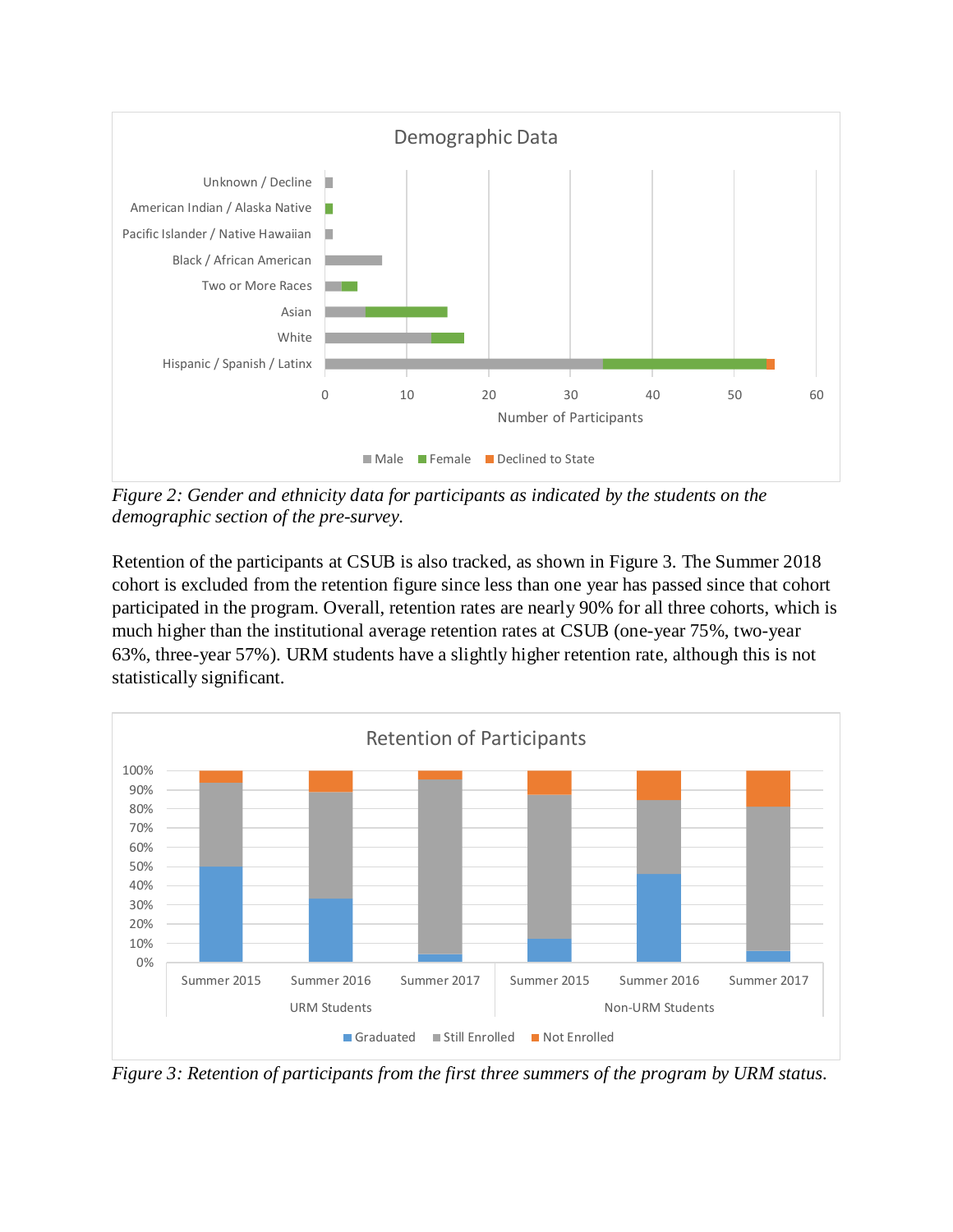Over 50% of the Summer 2015 and Summer 2016 participants graduated by Fall 2018. Summer 2016 had a high sophomore and first year transfer student participation rate, which is why it has a high graduation rate. Of the students still enrolled at CSUB, almost all are still pursuing a STEM major and are enrolled in appropriate courses for their STEM major in Spring 2019. One student switched majors to Criminal Justice.

# *Findings from Paired Pre- and Post-Surveys*

Pre-surveys and post-surveys were administered to the participants with paired Likert-scale questions about their attitudes towards STEM careers and research and their interest in their field of study. While 97 participants completed the post-survey, only 82 participants completed both the pre-survey and the post-survey. The difference between their paired pre-survey and postsurvey responses are visualized in [Figure 4.](#page-8-0) Most of the questions had no change in interest, and the majority of this is due to students selecting "Strongly Agree" on both the pre-survey and the post-survey.

There are two questions where there was a significant change in interest. Knowledge of research in STEM increased after participation in the program  $(p<0.05$  with a two-tailed test). Several student comments in the open-ended questions said that the program exposed them to research and helped them connect the theoretical topics in the classroom to applied, real-world projects. Feeling confident in their preparedness for the program decreased after participation in the program ( $p<0.05$  with a two-tailed test). This is not a surprising result, as students become more aware of what they don't know about their field of study after participation in such an activity. They come in at the pre-survey with a level of naiveté that is dispelled as they participate in the program, which is reflected as a decrease in confidence in their preparedness for the program on the post-survey.



<span id="page-8-0"></span>*Figure 4: Comparison of pre-survey Likert response to post-survey Likert response for participants of all summers.*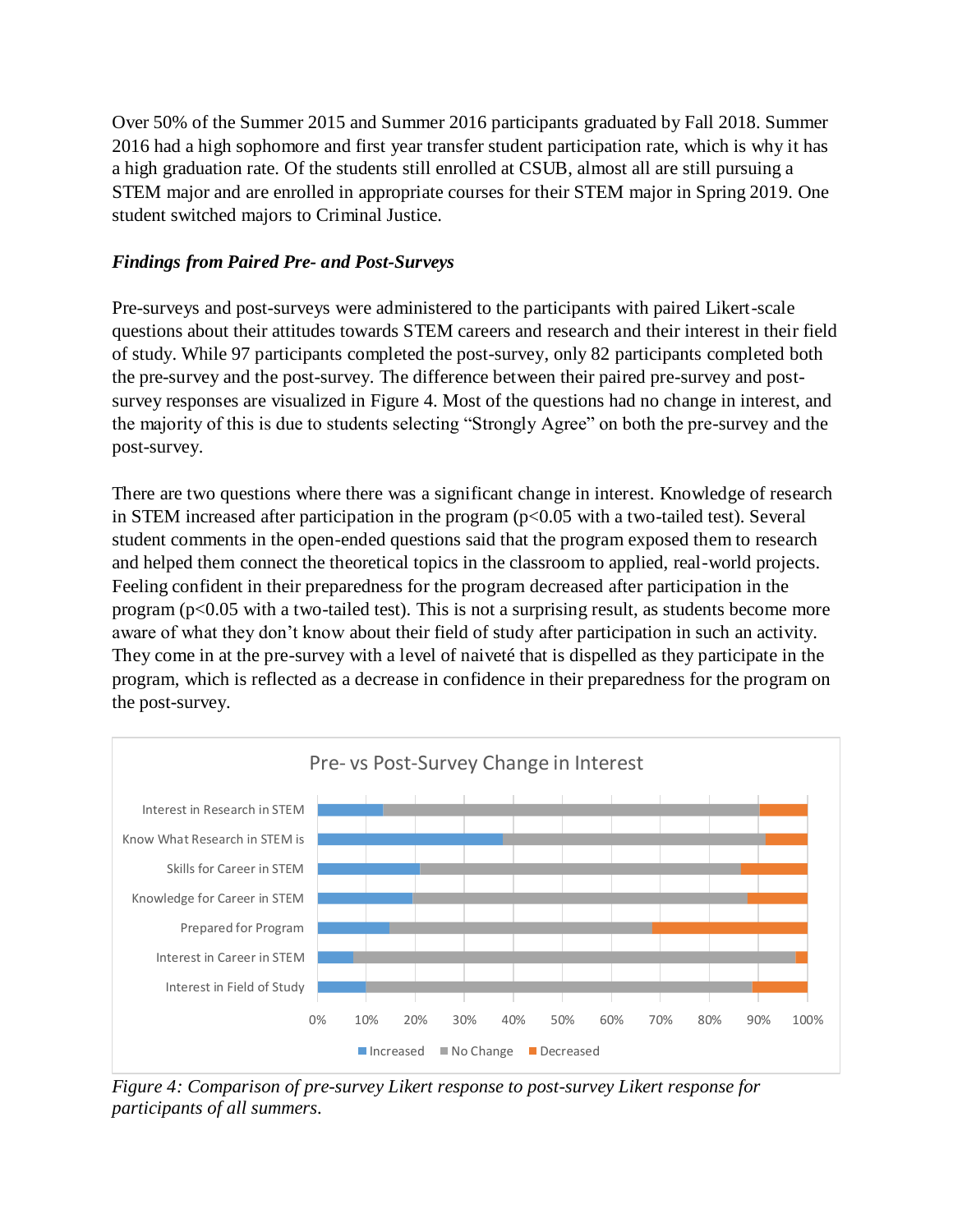In a previous work-in-progress report for the first two years of the research experience [3], we noted that the majority of respondents indicated an increase in interest in STEM research and careers and an increase interest in their field of study as a result of their participation in the summer program. These trends continued across the entire cohort in the self-rated change of interest, as shown in [Figure 5.](#page-9-0)



<span id="page-9-0"></span>*Figure 5: Self-rated change of interest data from the post-survey for participants of all summers.*

We also analyzed the trends in the open-ended questions on the post-survey. When asked what they liked about the activity, many of the students talked about conducting hands-on projects and/or projects with real-world applications. They also commented on learning new skills and knowledge and on enjoying the teamwork involved in the project. Almost all of the students in the geology groups had positive comments about going out into the field to collect samples before coming back to the lab to analyze the samples. The trends in the comments are summarized in [Figure 6.](#page-9-1)



<span id="page-9-1"></span>*Figure 6: Classification of open-ended responses from post-survey on question "What did you like about this activity?"*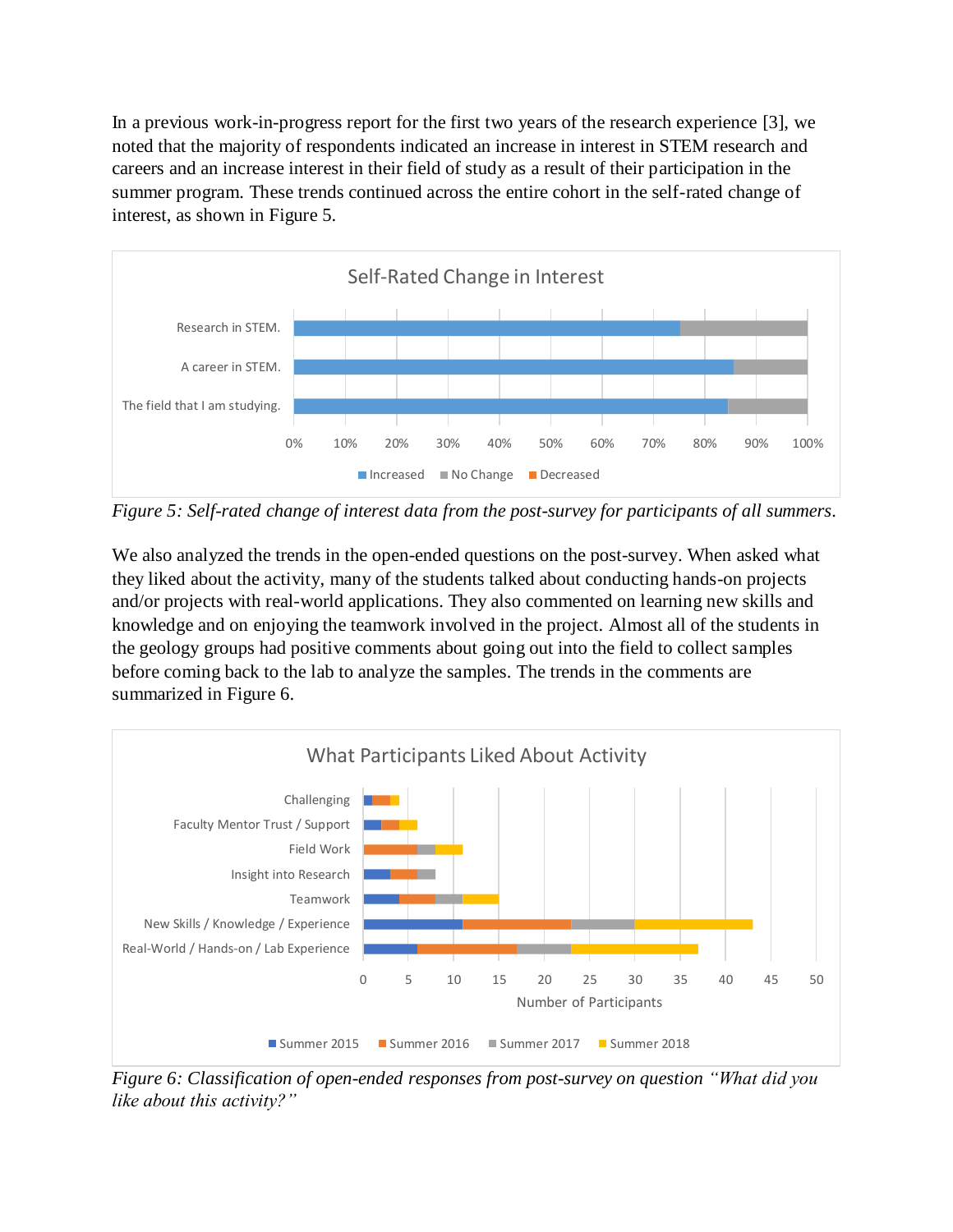When asked what they learned during the program, most students stated a major-specific skill, tool, or equipment such as sampling techniques, building circuits, coding an Arduino, or learning to use MATLAB. Several students also talked about new concepts or knowledge that they gained such as learning about neural networks, matrices, microorganisms, and the physics of light. Students also noted research-specific skills such as conducting a literature survey, visualizing data, and preparing a research paper. These trends are summarized in [Figure 7.](#page-10-0)



<span id="page-10-0"></span>*Figure 7: Classification of open-ended responses from post-survey on question "What specific knowledge and/or experiences did you gain from this activity?"*

We also asked students if they would change anything about the program. Most students said there was nothing to change, but the second most common response was a desire for the program to be longer. There were also some organizational issues with specific faculty mentors in 2016, which were addressed by the grant team on an individual basis. These issues decreased in 2017 and decreased further in 2018. The responses to this question are classified in [Figure 8.](#page-10-1)



<span id="page-10-1"></span>*Figure 8: Classification of open-ended responses from post-survey on question "If anything, what would you change about this activity?"*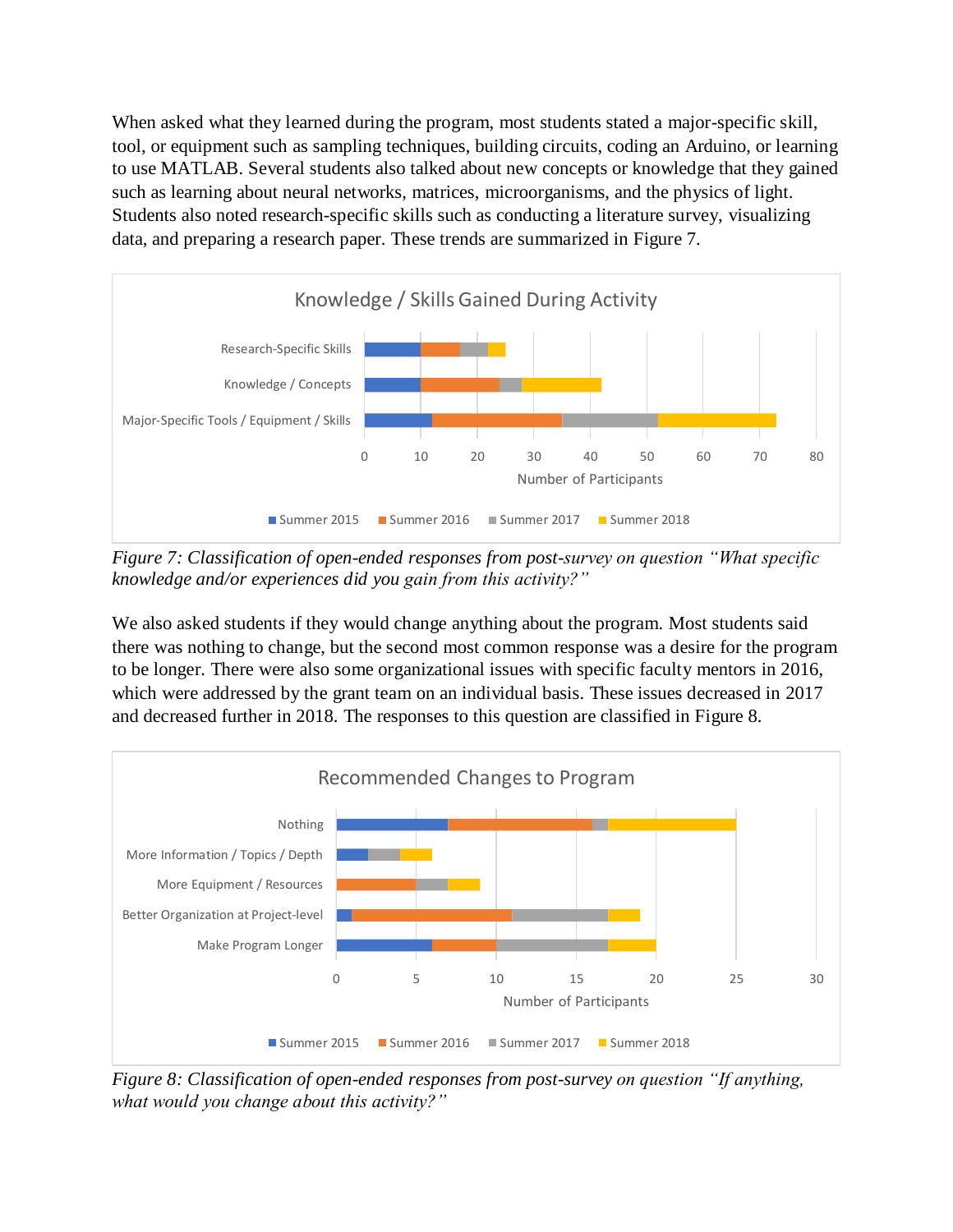Students were also asked if their participation in the summer research program had changed their career goals and/or academic plans, as shown in [Figure 9.](#page-11-0) Most students said that their plans were unchanged because they were already planning on a career in STEM before participating in the program. Some students noted that the program reaffirmed their plans or encouraged them to pursue their original plans. Another group of students noted that the program made them more aware of the possibilities within their major and/or within closely related STEM disciplines.



<span id="page-11-0"></span>*Figure 9: Classification of open-ended responses from post-survey on question "Have your academic plans and/or career goals changed as a result of this program?"*

Most notably, 20 of the participants said that this activity has encouraged them to pursue a graduate degree and/or a research career when they had not previously planned on such a path. Given that the majority of our participants are URM students and/or from a socio-economically depressed background since CSUB has a high rate of Pell grant recipients, this is a very promising result. Research programs for lower-division undergraduates may be a way to encourage more URM students to attend graduate school, which will help address equity gaps in the STEM disciplines at the graduate level.

In the final open-ended question for additional comments, students had mostly positive feedback. Even those students who found the program challenging were enthusiastic about the experience:

- "I'm so thankful for this opportunity and for being able to participate. I enjoyed the process and was able to create relationships with others in the same field as well as our advisor. Thank you!"
- "This was fairly overwhelming at the start, but I am happy I learned a lot and hopefully I can use these new concepts in my future work."
- "I loved participating in this program, even though at times it was a challenge to code. I look forward to learn more on coding on Matlab!"
- "Thank you for making this program available. This has been an invaluable opportunity that I'm very thankful for."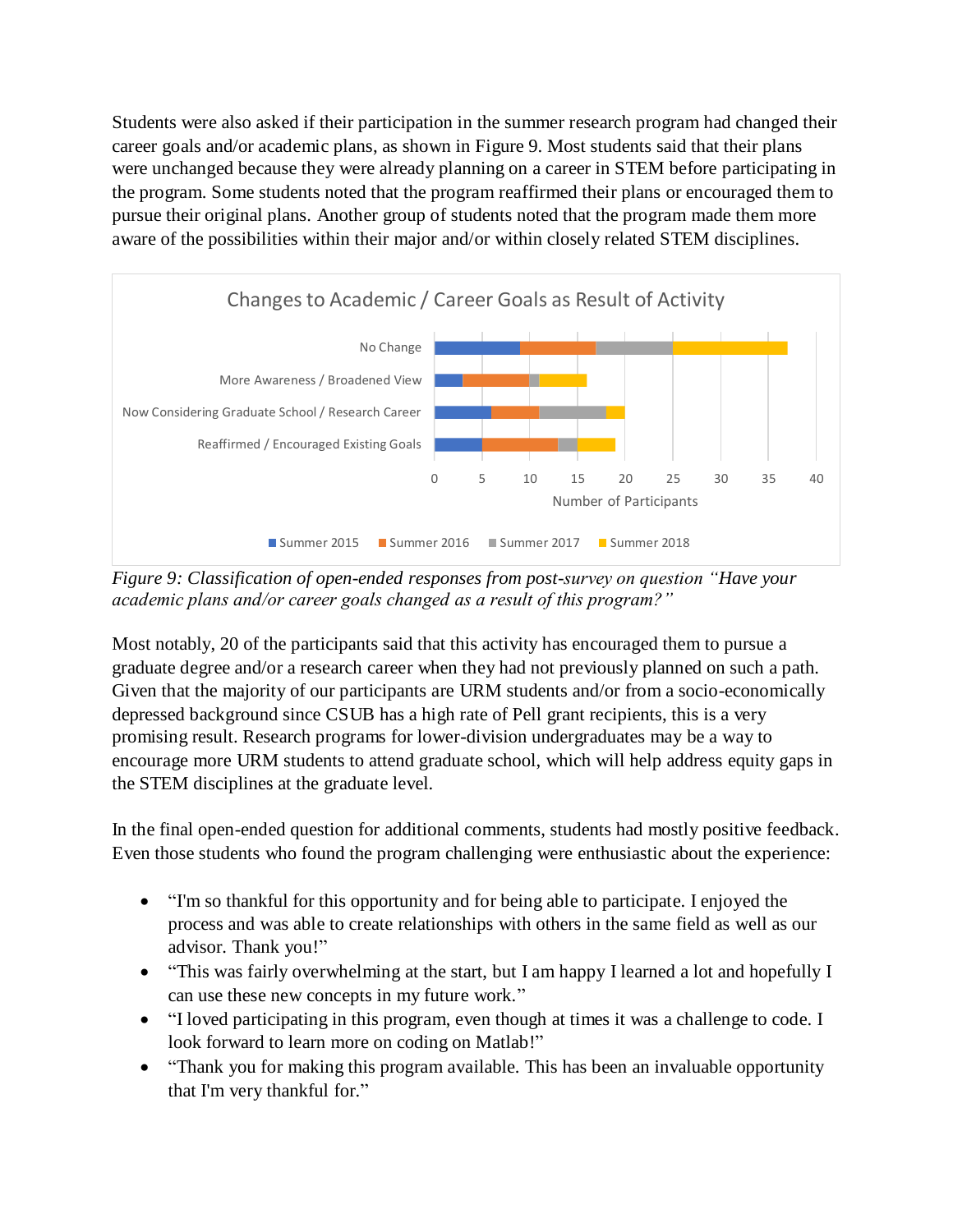- "This program was a great experience for me. This was my first time doing research with a professor and I gained more knowledge of what research really was."
- "I think it would be great to continue this program with students because we can expand the research we have performed. We were able to work together as a group and we achieved great results. This research program is very relevant to our community because many individuals have the valley fever fungus."
- "I really enjoy this program. It gives you the liberty to develop your scientific skills without following a specific method given by an instructor. It gives you the tools and you have to develop something for a specific purpose which is the main purpose of engineering."

# *Findings from Interview Data*

Interviews were conducted with students and faculty mentors during and after the summer programs. Comments made during those interviews confirm that the program has helped foster interest in research and helped students in their academic careers.

With respects to helping students gain a better understanding of the professional opportunities offered in their respective majors or disciplines:

- Student Response: Last year, I did the MSEIP program. And last year I knew nothing about geology - I did not take a single [geology] class. Everyone [students] was so helpful. [Names of students 1 and 2] were also in here. They helped me out a lot learning about the history of the area, and just practical things that we were doing in the lab. I would not have known how to do that without their help. They really came together and helped out me, and a couple other people, that were not too sure how to do things. Talking to these people who are in higher classes levels [upper academic year] that you, it definitely gave you some insight on how you want your future pathway and what direction you may to go.
- Student Response: I actually did this last summer. Before then, I have never taken a computer science course, or an engineering course. It is actually what pushed me to change my major from biology to computer science.
- Faculty Response: The program gave an opportunity for students, who were freshman and sophomores, to get some experience doing research. Some of them [students] may not even realize that research was an option. Especially exposing some of the underrepresented groups [of students] to research when they might have just inherently not been aware that the obvious opportunities existed.

With respects to enhancing content knowledge in their respective majors:

 Student Response: The benefit of the hands-on experience, and of working in groups on this. It really contributed to our understanding of circuitry.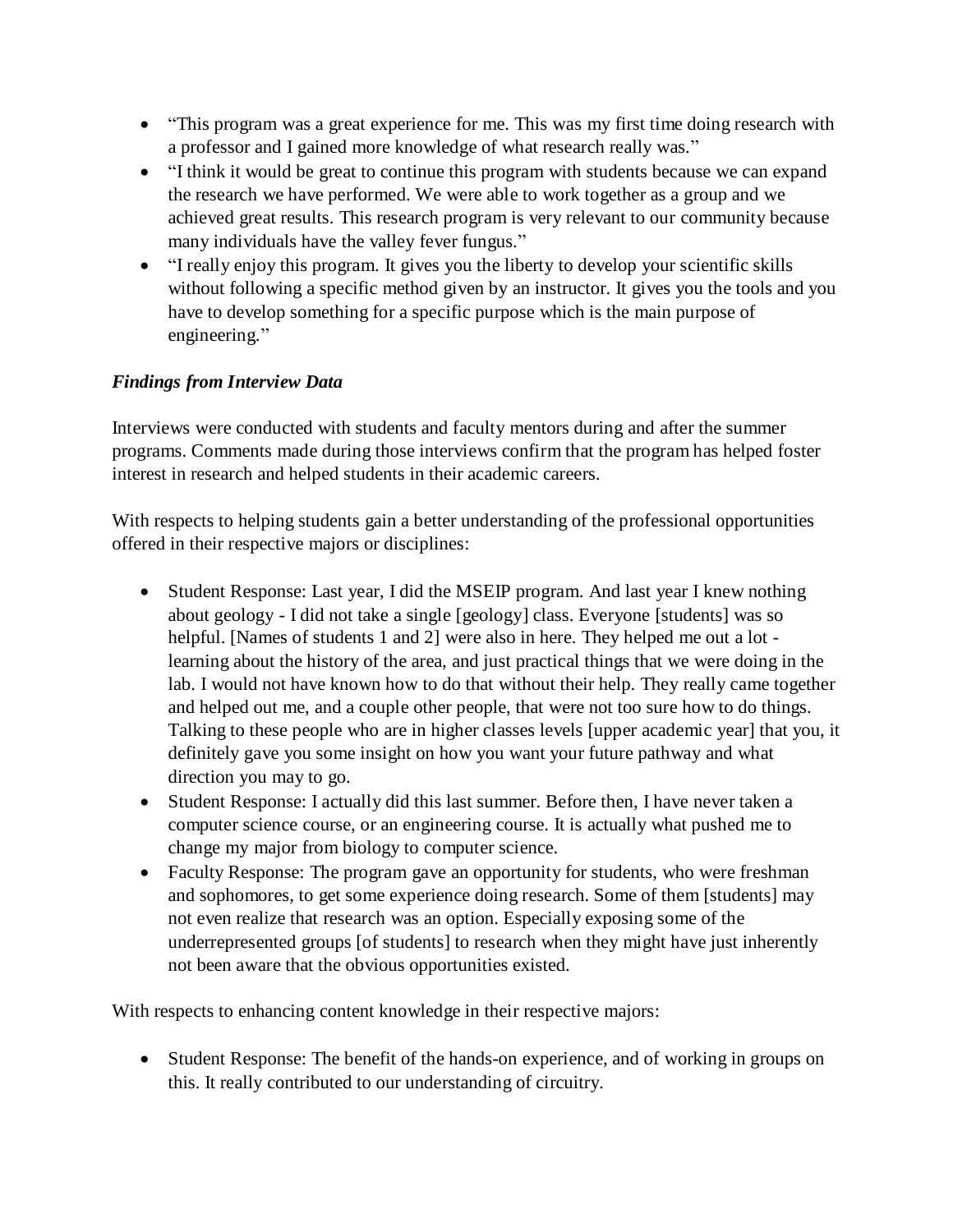- Faculty Response: We talked about the chemicals used here. We did some calculations, it is bringing together math, chemistry, biology, and fine motor skills working with this [science problem].
- Faculty Response: They go to their [academic-year] classes, but there is not much that they can see what they can do in their future. With this project this summer, they basically can do in electrical engineering, what they can do: the programming, the microcontroller, they can do lots of things. It helps them basically, not create the program, because it is very difficult. They can see what is [involved with electrical engineering] and in the end, be successful.

With respects to enhancing process knowledge (lab or field-work skill investigation) in their respective majors or disciplines:

- Student Response: I would definitely like to say that it helped me with understanding class environments, because you are actually out there in the [fieldwork] environment. In mineralogy, you have actual samples. Unlike only studying everything from a book, it actually throws you out there. For example, in minerology, you handle samples; handpicked to look just like that mineral - compared to out in the field where that is not the case at all. Where you have to identify rock that has been covered in calcite, parts of carbonite, and basically everything else – all this other junk in it.
- Faculty Response: I think it is their age. The very young ones [freshman  $&$  sophomores] are usually… they probably will become really good, but they are not there yet. Some things are a little above their heads. But if you give them time, and let them do things again, it "clicks."

With respects to enhancing research experiences / knowledge / communication in their respective majors or disciplines:

- Student Responses: I did class and size [and shape] research in Tejon. That just really helped me to organize my thoughts, and put data together in a presentable way, which I think is really useful when it comes to your professional career. You can understand everything you are trying to do out there, but once you try to put it on paper, it is easy to get ambiguous and less clear. It is a thorough way to put your thoughts on paper.
- Student Response: It really helped in general too. I also helped with the size and shape data. We all helped each other a lot – a lot of different abstracts. It's kind of a big pool. We all helped each other out. It definitely gave us an idea of what scientists actually  $do$ how they actually gather data, how they interpret it, how they share the statistical data. [Interviewer: Are all of you, or some of you, presenting this? Do you hope to present this? You have the abstract out there. Does this follow with attending a conference?] Yes, GSA in Seattle in October. We are also considering Flagstaff (AZ) in May. We are all going to be presenting at GSA.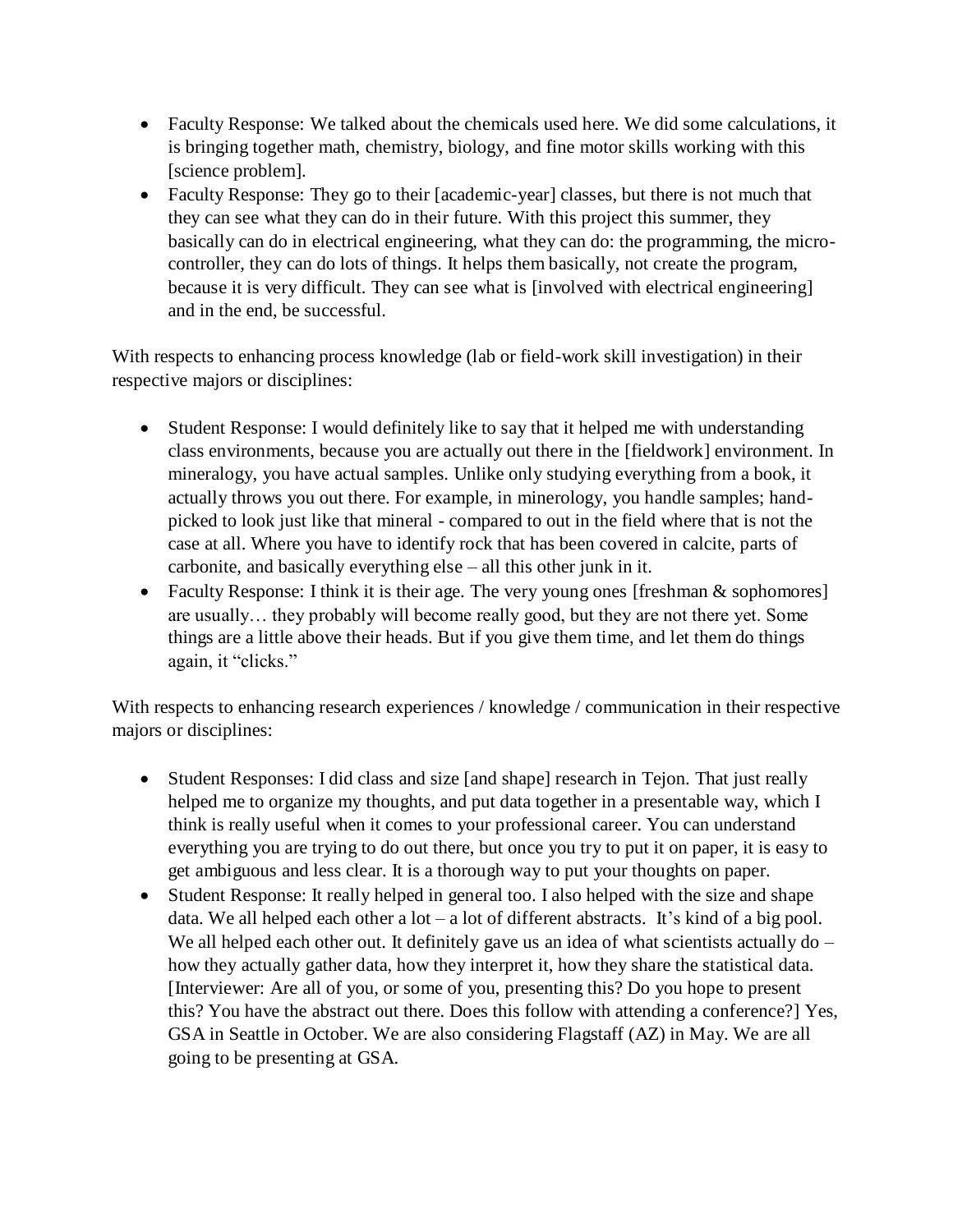• Faculty Response: A lot of students who do the MSEIP [activity] return a semester or maybe some years later, to actually be a full-blown undergraduate research assistant with me, and publish papers, and that sort of stuff.

# *Findings from Follow-up Surveys*

Since a goal of the MSEIP grant was to encourage upper-division research through this lowerdivision research experience, we surveyed faculty mentors who led the summer experiences in 2015 through 2017 to determine how many of their MSEIP students went on to conduct upperdivision research with them. Faculty mentors for 33 of the participants responded. Of that group, 14 of their MSEIP students went on to conduct research at the upper-division level with the faculty member, including publications at local or national conferences. All of the faculty respondents indicated that the MSEIP experience was a great recruitment tool for their upperdivision research projects and that their MSEIP students were very successful at upper-division research.

We also surveyed the MSEIP participants directly in Fall 2018 to get additional self-reported data on upper-division research with faculty members at CSUB and/or at other institutions. Students were sent a survey link to their preferred email address and 31 participants completed the follow-up survey. A majority of the respondents are underrepresented minority students, as indicated in [Figure 10.](#page-14-0) The participants with unknown demographics were ones who answered "Decline to State" on the demographic questions in the pre-survey and on the demographic information on file with CSUB. Most of the responses were from the participants in 2016 (32%) and 2017 (42%).



<span id="page-14-0"></span>*Figure 10: Demographics of the respondents for the follow-up survey administered In Fall 2018.*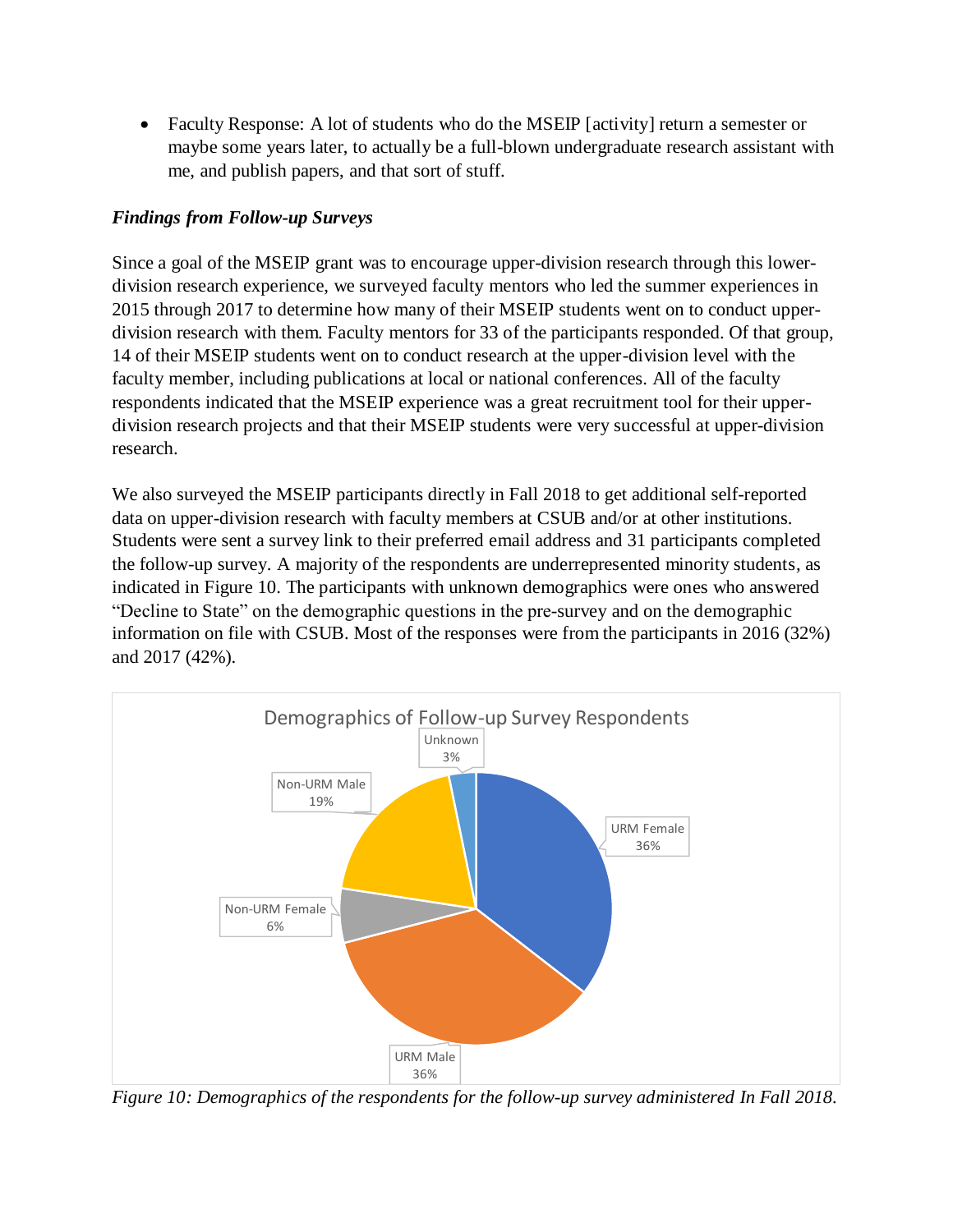When asked about their research experiences after participating in MSEIP, 14 of the respondents (45%) indicated that they have engaged in other research projects at CSUB, either with their MSEIP faculty mentor or with another faculty member. Of those students, 9 are URM students. Only 4 of the respondents (13%) indicated that they have participated in research activities outside of CSUB, but 3 of those respondents are URM students. Only 7 respondents (33%) indicated that they have graduated, while the other 24 respondents are still pursuing their degree at CSUB. Of the 7 respondents who have graduated from CSUB, 3 indicated that they are in graduate school and another indicated that she is currently working but has applied to graduate school.

The responses to the open-ended question "If the MSEIP program has impacted you either positively or negatively on your plans for a career in STEM, please comment here" were overwhelmingly positive. Several students commented about how it exposed them to research and encouraged them to pursue research further. Sample responses include:

- "The MSEIP program has impacted my career plans positively because it opened a new light to research I would have never considered."
- "MSEIP did impact me in a positively way it motivated me to get involved with research in my university."
- "It significantly helped introduce me to academic research, contributed to my CV, and the funding helped me with cost of living while I was not working."
- "The MSEIP project has positively influenced my direction into graduate studies. I believe that the MSEIP program as well as working hands on with Dr. <redacted> (our program advisor) pushed me to be where I am today."

Other trends in the comments were how the program helped the students solidify their career plans, exposed them to new concepts and skills, built up their confidence in their academic skills, and helped them make connections with their peers and their faculty mentors. One student commented: "It was a great opportunity to be placed in academically challenging and uncomfortable moments. I don't mean that in a bad way, because becoming good at STEM is learning to become comfortable with discomfort. MSEIP gave me opportunity to branch out of physics and to learn the struggles of learning new things constantly. Over the period of a month I underwent stress, hatred, appreciation, and dread of going to see my advisor Dr. <redacted>, but he ultimately meant well and I became a better student because of that."

# **Conclusions**

The MSEIP summer research program at CSUB had highly positive effects. Students are retained at rates much higher than the institutional average. The one-year, two-year, and three-year retention rates for program participants are nearly 90%, compared to the one-year rate of 75%, two-year rate of 63%, three-year rate of 57% at CSUB. Students report learning more about research and becoming more interested in their fields of study and career goals.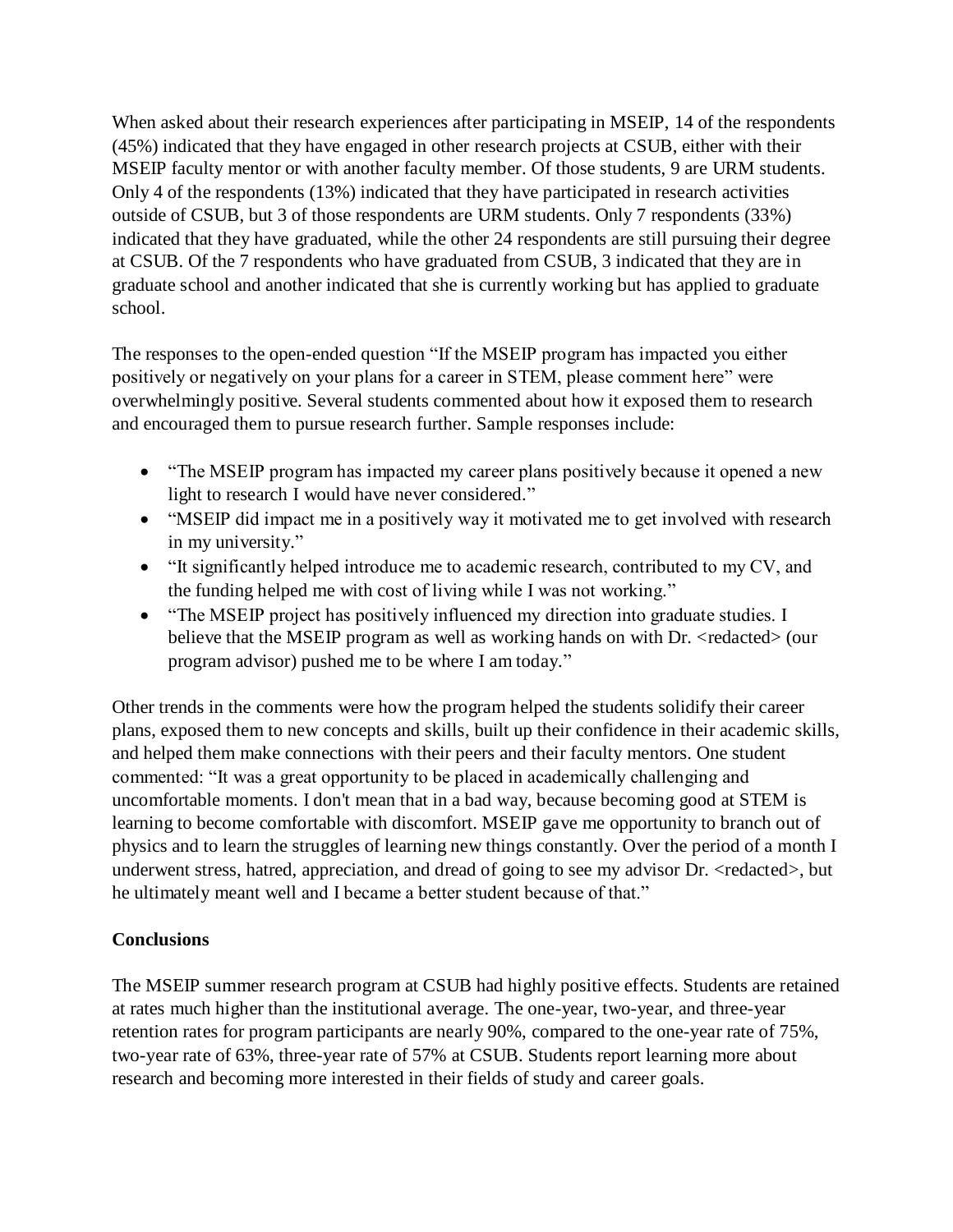About one-fifth of the students report that they are now considering pursuing a graduate-level degree when they had not considered that career path before participating in the program. In follow-up surveys with the students and faculty mentors, many students are continuing to participate in research at the upper-division level and several students attributed the MSEIP summer program as a driving factor in continuing to pursue research.

This program has been a highly effective tool to retain students during the critical first two years of their university career path and to encourage them to pursue STEM careers in general and STEM research in particular. CSUB is currently seeking additional funding to continue the program beyond the end of the MSEIP grant.

### **Acknowledgements**

This material is based upon work supported by the U.S. Department of Education Minority Science and Engineering Improvement Program under Grant No. P120A140051. Any opinions, findings, and conclusions or recommendations expressed in this material are those of the authors and do not necessarily reflect the views of the U.S. Department of Education.

#### **References**

- [1] S. Garcia-Otero and E. Sheybani, "Retaining minority students in engineering: undergraduate research in partnership with NASA," in *American Society for Engineering Education Annual Conference*, San Antonio, TX, USA, 2012.
- [2] L. Tsui, "Effective strategies to increase diversity in STEM fields: a review of the research literature," *The Journal of Negro Education,* pp. 555-581, 2007.
- [3] M. Danforth and C. Lam, "Improving Student Success and Retention through a Summer Research Program for First and Second Year Students at a Minority-Serving Institution," in *American Society for Engineering Education Annual Conference*, Columbus, OH, USA, 2017.
- [4] M. Estrada, M. Burnett, A. G. Campbell, P. B. Campbell, W. F. Denetclaw, C. G. Gutierrez, S. Hurtado, G. H. John, J. Matsui, R. McGee, C. Moses Okpodu, T. J. Robinson, M. F. Summers, M. Werner-Washburne and M. Zavala, "Improving Underrepresented Minority Student Persistence in STEM," *CBE Life Sciences Education,* vol. 15, no. 3, p. es5, Fall 2016.
- [5] M. J. Graham, J. Frederick, A. Byars-Winston, A.-B. Hunter and J. Handelsman, "Increasing Persistence of College Students in STEM," *Science,* vol. 341, no. 6153, pp. 1455-1456, 27 Sep 2013.
- [6] K. W. Bauer and J. Bennett, "Alumni perceptions used to assess undergraduate research experience," *The Journal of Higher Education,* vol. 74, no. 2, pp. 210-230, 2003.